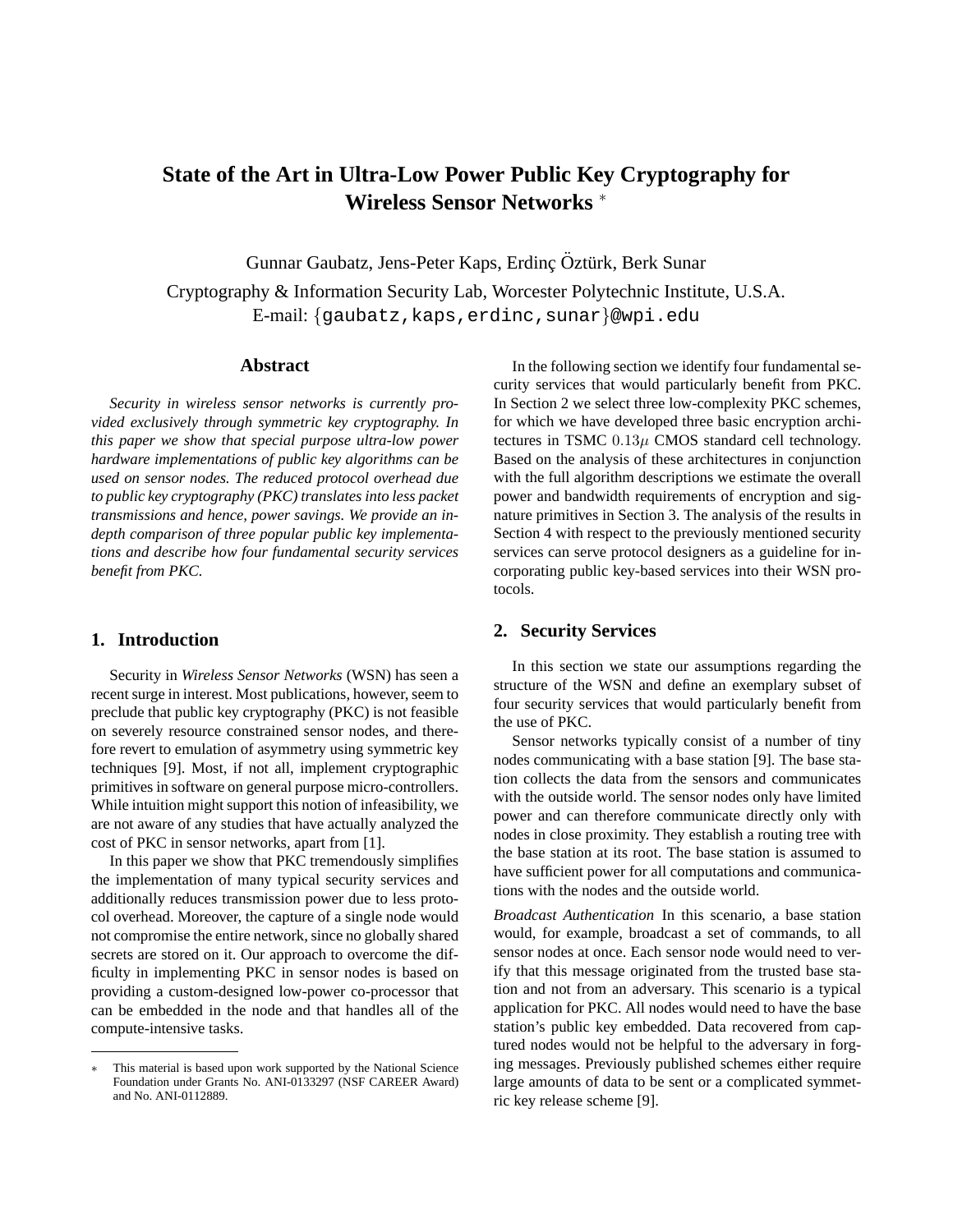*Data Encryption* Data encryption using PKC is much more expensive than using secret key cryptography. However, in certain cases where no secret key is established, it can be useful. One case is node-to-node key distribution described below. Another scenario could be, that a sensor node has to send some data all the way to the base station. The node just needs the base station's public key for this operation.

*Node-to-Node Key Distribution* Another typical PKC application is key distribution and key agreement. Key agreement refers to a protocol where two parties jointly establish a key, whereas key distribution is defined as a protocol where one party securely transmits a key to another party. Here we are assuming that each node knows the public key of its neighbors. The private key could be distributed during the routing setup phase or by querying the base station. If two nodes want to establish a session key a node simply encrypts it using its neighbors public key and sends it. Unlike other schemes, the base station does not need to get involved, which saves transmission power.

*Addition of new Nodes* New legitimated nodes might need to be added to a WSN at any point in time. These nodes must be included into the security scheme of the WSN. Again, PKC offers an elegant solution. Each sensor node has its own public/private key pair and additionally the base stations public key. The public keys of the new nodes can be sent via the outside communications link to the base station. Now the base station can trust the new nodes and vice versa. The base station can encrypt a secret session key with the node's public key and send it, or the node can announce its arrival in the network by sending a signed message to the base station. There is no need for additional bootstrapping information.

# **3. Implementation**

Several public key schemes can be used to provide the security services described above. We take a closer look at Rabin's Scheme, NtruEncrypt and Elliptic Curve Cryptosystems (ECC) as the most promising candidates for lowpower implementations. Our architectures for the encryption function of Rabin's Scheme, NtruEncrypt and ECC point multiplication were reported in [2, 8].

In order to be able to qualitatively compare these inherently different algorithms and their suitability for ultra-low power implementation we chose algorithm specific parameter sets that provide approximately the same level of security. In this section we talk about the rationale behind our selections, followed by a brief description of their implementations.

#### **3.1. Parameter Selection**

When we talk about matching levels of security, we base our assumptions on the widely recognized analysis by Lenstra and Verheul [6]. They relate the selection of key sizes of various types of cryptosystems to the anticipated progress of cryptanalysis and cost of computation. They distinguish between key sizes of classical asymmetric systems (RSA, Rabin's Scheme, ElGamal, etc.), Subgroup Discrete Logarithm (DL) based schemes, and Elliptic Curve (EC) based systems. However, their analysis does not include a definition of equivalent security for a lattice based scheme like NtruEncrypt. For our purpose of finding parameters for NtruEncrypt, which offer a level of security comparable to the other two systems, we therefore refer to the analysis of Hoffstein, Silverman and Whyte [5].

While in practice certain classes of applications might require a higher level of security than others, we regard our designs simply as proof of concept and hence choose to implement them at a comparatively low level of security. It should, however, be relatively straightforward to estimate the cost of higher security level implementations based on the analysis that we give at the end of this paper. For Rabin's Scheme we selected a modulus of 512 bits, which according to Lenstra and Verheul [6] provides a security level of around 60 bits. Our ECC architecture performs arithmetic in a prime field of 100 bits in size, which provides a security level between 56 and 60 bits depending on the confidence level one puts into the assumption that no significant cryptanalytic progress has been made. In the case of NtruEncrypt we chose the system parameters as  $(N, p, q) = (167, 3, 128)$ , based on findings in [5], offering a security level of around 57 bits.

# **3.2. Rabin's Scheme**

Rabin's Scheme was introduced in 1979 in [10]. It is based on the factorization problem of large numbers and is therefore similar to the security of RSA with the same sized modulus. Rabin's Scheme has asymmetric computational cost. The encryption operation is faster than decryption, which is comparable to both operations of RSA with similar parameters. Its asymmetry makes Rabin's Scheme an interesting choice for sensor network scenarios in which nodes and base stations have disparate computational capabilities. A detailed description of Rabin's Scheme is contained in [10, 7].

The encryption function of Rabin's Scheme is  $E_{n,b}(x) \equiv$  $x(x + b) \mod n$  where  $0 \le E_{n,b}(x) < n, 0 \le x < n$ ,  $0 \leq b < n$ . If we set  $b = 0$  this function becomes a simple squaring operation  $E_n(x) = x^2 \mod n = y$ . Rabin's Scheme requires only one squaring for encryption.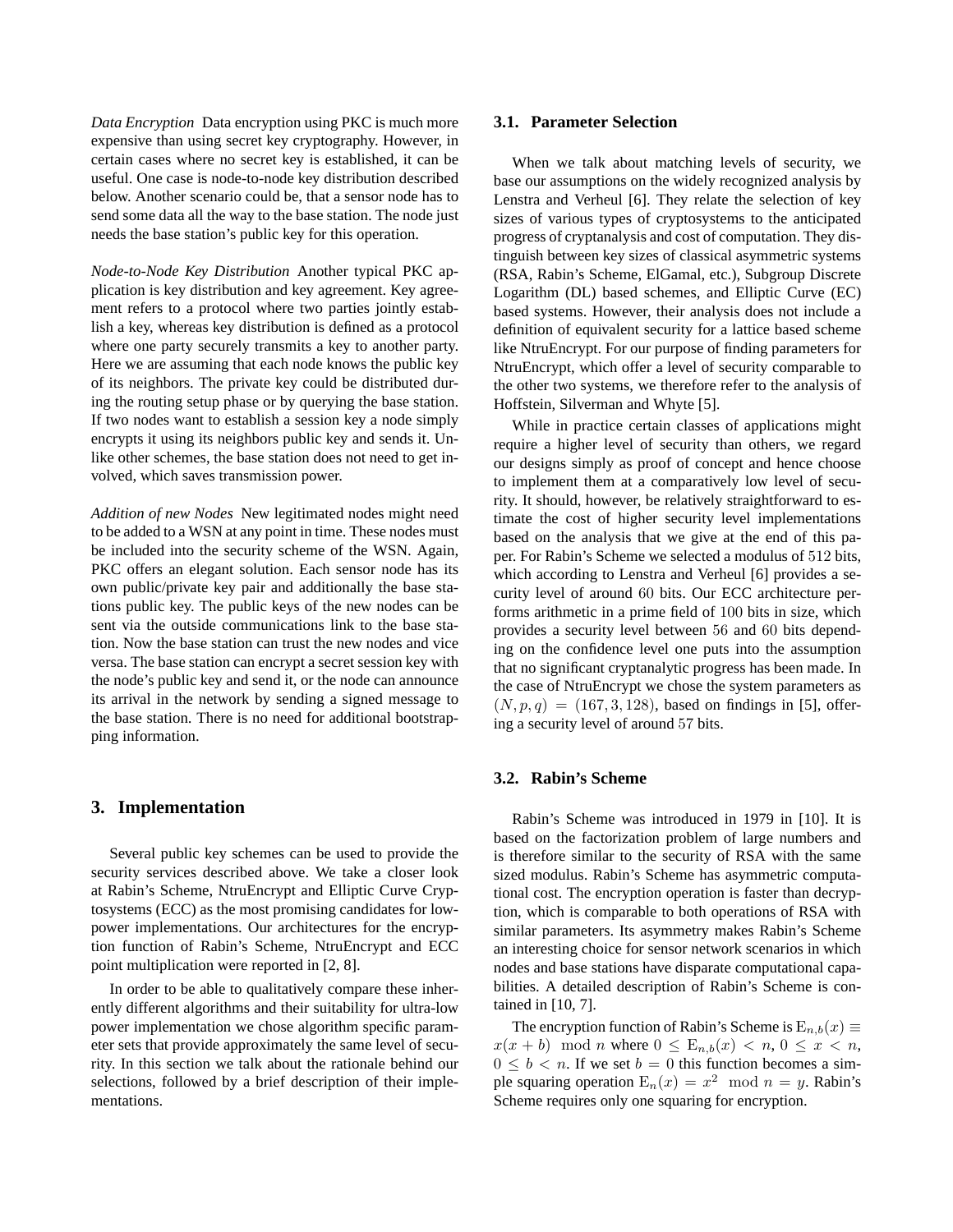Decryption involves finding the roots of  $y$ . The decryp-Decryption involves miding the roots of y. The decryp-<br>tion function is  $D_n(x) \equiv \sqrt{y} \mod n$  and yields four results. In order to determine the correct solution, sufficient redundancy has to be included in x.

A more detailed description of our implementation of the encryption function can be found in [2]. We built a squarer as a bit-serial multiplier, operating on the entire width of the 512-bit multiplicand and on a single bit of the multiplier at a time. This approach has the advantage, that this unit can easily be converted to perform the exponentiations needed for the decryption function of Rabin's Scheme. The multiplier circuit consumes a chip area of less than 17, 000 gates with its accompanying average power consumption of  $148.18 \mu W$  (Table 1).

### **3.3. NtruEncrypt and NtruSign**

NtruEncrypt and its associated signature scheme NtruSign are crypto systems based upon the hardness of the Shortest Vector Problem (SVP) and the Closest Vector Problem (CVP) in lattices of high dimensions  $(N = 167..503)$ .

NtruEncrypt in particular is highly efficient and suitable for embedded applications such as smart cards or RFID tags, while claiming to provide a level of security comparable to that of other established schemes.

The arithmetic of both schemes is built upon cyclic convolution in a polynomial ring  $R = \mathbb{Z}(x)/(x^N - 1)$ . Various security levels can be selected by appropriately choosing the parameter set  $(N, p, q)$ , where p and q are short moduli by which the polynomial coefficients are reduced.

We base our performance estimates for NtruSign on data we obtained from the implementation of our scalable NtruEncrypt architecture, which is described in more detail in [2]. It is scalable with regards to the number of arithmetic units working in parallel, allowing a trade-off between area and performance. Our smallest implementation of NtruEncrypt with a single arithmetic unit takes up a chip area of less than 3,000 gates consuming less than  $20 \mu$ W, while a highly parallelized variant with 84 arithmetic units uses up to 16, 200 gates and approximately 120  $\mu$ W at 500 kHz.

## **3.4. Elliptic Curve Architecture**

Elliptic Curve Cryptography (ECC) is the collective term for a multitude of different asymmetric cryptographic key exchange and agreement protocols, e.g. ECDH, ECDSA, ECMV, etc. Scalar point multiplication serves as the basic building block of these and is the computationally most expensive operation.

For the purpose of establishing the feasibility of an ECC based public key primitive in a pervasive security context,

we selected the ECDSA as a protocol for signature generation / verification, and ECMV as a key transport protocol. Based upon the use of scalar point multiplication in the protocols and on the data we obtained from our lowpower ECC base architecture, we estimate their computational complexity and performance.

Different types of finite fields can be used for the construction of elliptic curve groups. The most common ones are Galois Fields with prime characteristic or binary extension fields, e.g.  $GF(p)$  and  $GF(2<sup>k</sup>)$ . Efficient arithmetic in these fields is the key to low-power implementations of ECC in hardware.

In our ECC scalar point multiplication architecture [8] we perform operations on points of an elliptic curve given by the equation  $y^2 = x^3 + ax + b$ , defined over the field  $GF(p)$ , where  $p = (2^{101} + 1)/3$ . We make use of the special scaled modulus  $m = 2^{101} + 1$ , with a scaling factor of  $s = 3$ , which allows us to efficiently implement modular reduction. Fast inversion can be achieved by using a variation of Thomas' et al. Algorithm X [11]. All arithmetic primitives such as addition, subtraction, multiplication and division (inversion) are implemented in a bitserial fashion. The architecture occupies a chip area equivalent to 18, 720 gates and consumes just under  $400 \mu W$  of power at a clock frequency of 500 kHz (see Table 1).

### **3.5. Analysis**

Table 1 shows a direct comparison of various metrics we obtained from the basic encryption architectures for Rabin's Scheme and both variants of NtruEncrypt, as well as the basic ECC scalar point multiplication architecture.

We can see that NtruEncrypt has the smallest circuit size in its simple variant and as such uses the least amount of power for computation, but it also has the worst message expansion factor<sup>1</sup>. The highly parallelized variant of NtruEncrypt consumes power comparable to that of Rabin's Scheme, but at the same time is more energy efficient.

In terms of power and energy consumption our ECC architecture is not comparable, neither to Rabin's Scheme nor NtruEncrypt. This is mainly due to the algorithm's heterogeneous arithmetic structure. The order of magnitude difference in delay between simple NtruEncrypt and ECC is caused by the highly bitserial implementation of the latter.

In the following we will use the data obtained from these implementations to extrapolate the power and energy requirements of decryption, signature and signature verification primitives for each of the PKC schemes under consideration.

<sup>1</sup> Note that message expansion would be worse if we chose binary over ternary message representation:  $p = X + 2$  instead of  $p = 3$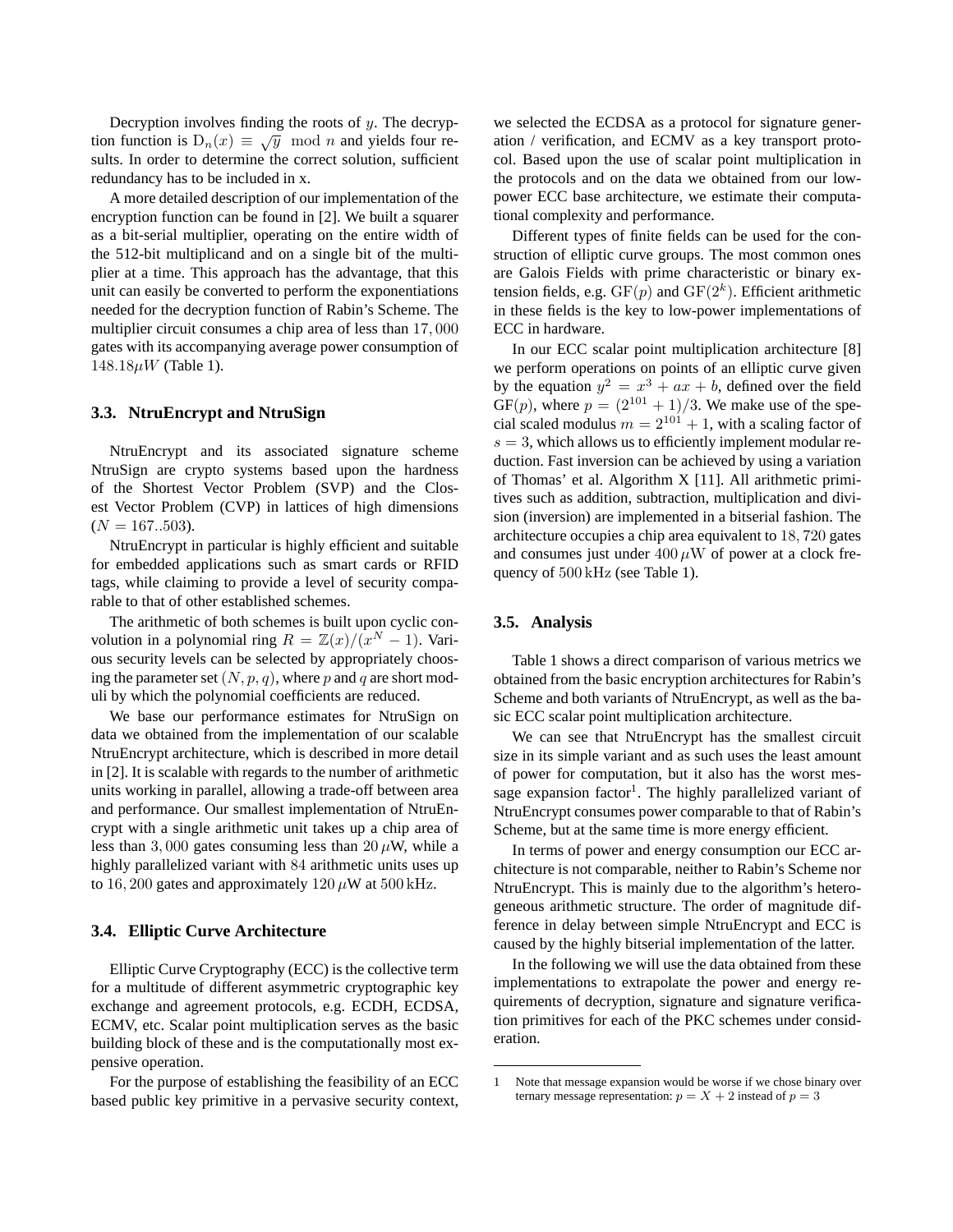| Encryption/Decryption                    |                           | Rabin          | NtruEncrypt           | NtruEncrypt parallel | <b>ECMV</b>            |
|------------------------------------------|---------------------------|----------------|-----------------------|----------------------|------------------------|
| - Message Payload                        |                           | $< 512$ bits   | $< 265$ bits          | $< 265$ bits         | $< 200$ bits           |
| - Ciphertext (Packets of 30 bytes)       |                           | 512 bits (3)   | 1,169 bits $(5)$      | 1,169 bits $(5)$     | $400 \text{ bits}$ (2) |
| Encryption                               | Time per Message          | $2.88$ ms      | 58.45 ms              | $0.87$ ms            | 817.7 ms               |
|                                          | Avg. Power                | 148.18 $\mu$ W | 19.13 $\mu$ W         | 118.7 $\mu$ W        | 394.4 $\mu$ W          |
|                                          | <b>Energy per Message</b> | $426.76$ nJ    | $1,118.15 \text{ nJ}$ | $102.79$ nJ          | 322.5 $\mu$ J          |
| Decryption                               | Time per Message          | 1.089 s        | $116.9$ ms            | $1.732 \text{ ms}$   | 411.54 ms              |
|                                          | Avg. Power                | 191.5 $\mu$ W  | 58.73 $\mu$ W         | 158.3 $\mu$ W        | 394.4 $\mu$ W          |
|                                          | <b>Energy per Message</b> | 208.64 $\mu$ J | $6,865.54 \text{ nJ}$ | $274.18 \text{ nJ}$  | 162.31 $\mu$ J         |
| Sign / Verify                            |                           | Rabin          | NtruSign              | NtruSign parallel    | <b>ECDSA</b>           |
| - Signature Length (Packets of 30 bytes) |                           | 512 bits (3)   | 1,169 bits $(5)$      | 1,169 bits $(5)$     | $200 \text{ bits} (1)$ |
| Sign                                     | Time per Message          | 1.089 s        | 233.8 ms              | 3.464 ms             | 410.45 ms              |
|                                          | Avg. Power                | 191.5 $\mu$ W  | 58.73 $\mu$ W         | 158.3 $\mu$ W        | 394.4 $\mu$ W          |
|                                          | <b>Energy per Message</b> | 208.64 $\mu$ J | 13.73 $\mu$ J         | 548.35 nJ            | 161.88 $\mu$ J         |
| Verify                                   | Time per Message          | $2.88$ ms      | 58.45 ms              | $0.87$ ms            | 822.5 ms               |
|                                          | Avg. Power                | 148.18 $\mu$ W | 19.13 $\mu$ W         | 118.7 $\mu$ W        | 394.4 $\mu$ W          |
|                                          | <b>Energy per Message</b> | $426.76$ nJ    | $1,118.15 \text{ nJ}$ | $102.79$ nJ          | 324.39 $\mu$ J         |

**Table 1. Comparison of PKC Functions**

# **4. Feasibility Study**

In Section 2 we identified four security services that would benefit from an efficient ultra-low power PKC implementation. Here we identify which PKC function is needed for each of these services. *Broadcast Authentication* uses signature verification on the node using the base station's public key. In order to provide the *Data Encryption* service for sending data to the base station, the node has to encrypt data, again using the base station's public key. *Nodeto-Node Key Distribution* requires encryption as well as decryption. *Addition of New Nodes* is based on a node having a private key. The node would either sign a message and send it to the base station, or decrypt a message received from the base station. Table 1 provides an overview of these functions for the three PKC systems that we consider.

### **4.1. Public Key Schemes**

Now we are showing which PKC can support the above mentioned services and provide estimates on the power consumption and throughput.

*Rabin's Scheme* as defined in [10] can be used for all four methods. Section 3 shows how it can be used for data encryption. This is the same function as signature verification. Data decryption, as well as signature generation, requires solving the equation  $D_n(x) \equiv \sqrt{y} \mod n$ . If we set  $p \equiv q \equiv 3 \mod 4$  then the square root can be computed elegantly using Euler's criterion and Garner's algorithm as follows. We compute the solution for  $y^{(p+1)/4} =$  $c_1 \mod p$  and  $y^{(q+1)/4} = c_2 \mod q$  separately. Using a slightly modified Garner's algorithm we compute the result

x as  $x = \pm c_1 +$ £  $(\pm c_2 \pm c_1) \cdot p(p^{-1} \mod q)$ mod n. The exponents  $(p+1)/4$  and  $(q+1)/4$  as well as the factor  $p(p^{-1} \mod q)$  can be precomputed and hard wired, just like the keys. A decryption takes two exponentiations with an exponent of at most 255 bits and one multiplication  $\mod n$ . We ignore the cost of the additions as it is negligible compared to the multiplication cost. The decryption will need 762 multiplications on average with 255-bit coefficients and one 512-bit multiplication. If we employ the same circuit as we use for encryption (which is not an optimal solution) then one decryption would take on average 544,753 clock cycles. That means a single decryption or signing would take 1.09 seconds. This new circuit would require more storage for  $c_1$  and  $c_2$ , additional multiplexers for the precomputed constants and a more complex control logic. Conservative estimates result in a total power consumption of  $191.5\mu$ W.

*NtruEncrypt and NtruSign* Our basic NtruEncrypt encryption primitive provides us with representative data from which we can extrapolate power and energy requirements for the decryption, signature generation and signature verification procedure. In our original architecture we fixed the public key as a constant in a very compact look-up table. For our estimates of the other primitives we therefore add an overhead of around  $40 \mu$ W of static power to our simulation results that caters for the additional storage requirements. We base our estimates further on the number of cyclic convolutions that are required by the respective primitive, since that is the central arithmetic operation in all Ntru schemes.

Based on [4, 3] we found the number of convolution operations to be 1, 2, 4 and 1 for encryption, decryption, signature generation and verification, respectively. Convolution